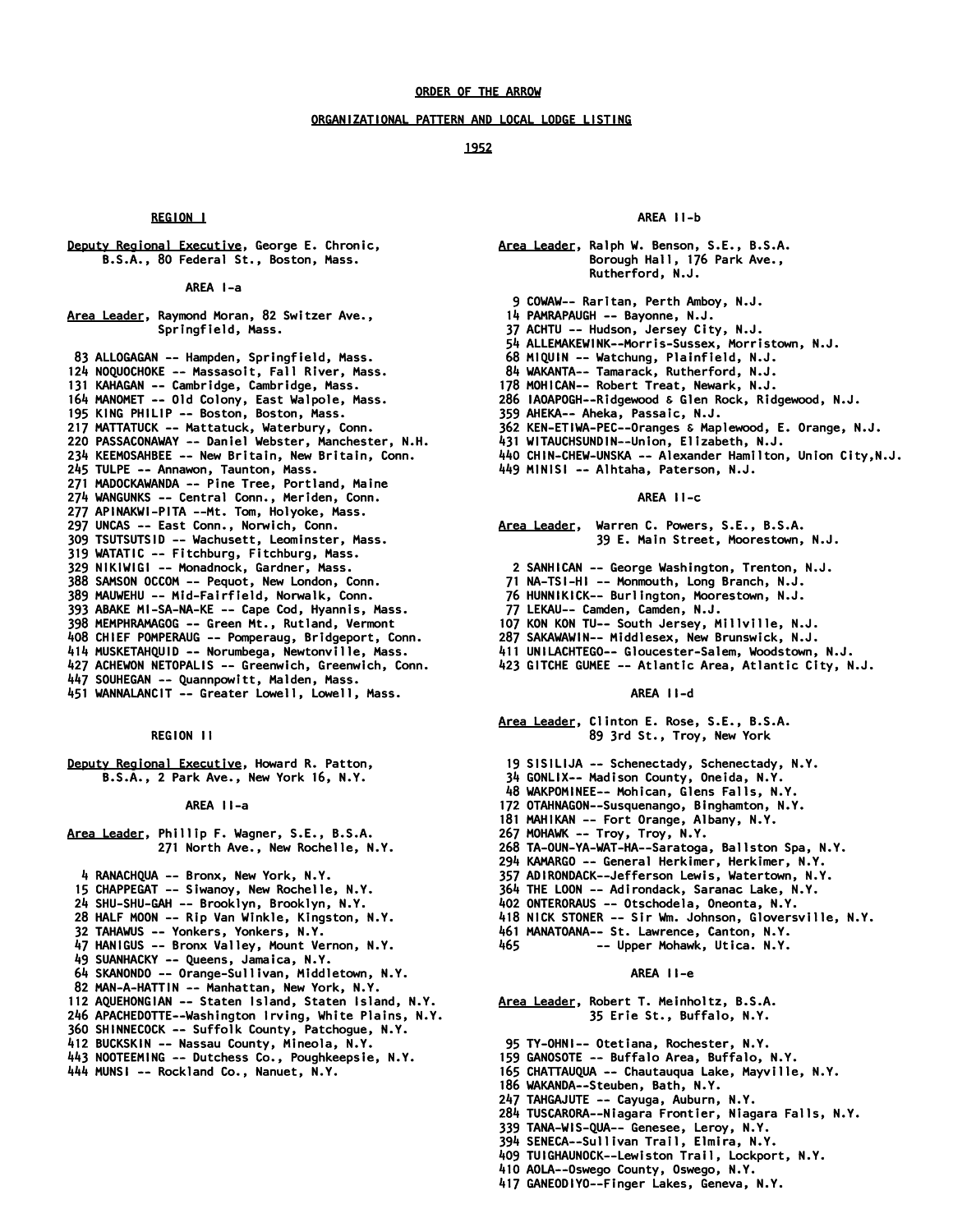*Deputy Regional Executive, C. Walter Hooper, B.S.A. 1313 Fidelity-Phil. Trust Bldg., Phila. 9, Pa.* 

 *AREA III-a* 

- *Area Leader, Raymond W. Hoxworth, S.E., B.S.A. Keller Bldg., Doylestown, Pa.* 
	- *1 UNAMI--Philadelphia, Philadelphia, Pa.*
- *3 NAWAKWA--Robert E. Lee, Richmond, Va.*
- *5 MINSI--Daniel Boone, Reading, Pa.*
- *11 SUSQUEHANNOCK--Keystone Area, Harrisburg, Pa.*
- *12 NENTICO--Baltimore Area, Baltimore, Md.*
- *22 OCTORARO--Chester County, Chester, Pa.*
- *33 AJAPEU--Bucks, Doylestown, Pa.*
- *39 SWATARA--Lebanon County, Lebanon, Pa.*
- *43 DELMONT--Valley Forge, Philadelphia, Pa.*
- *44 POHOPOCO--Lehigh County, Allentown, Pa.*
- *50 AH-PACE--Delaware Valley Area, Easton, Pa.*
- *103 MONAKEN--Juniata Valley, Lewistown, Pa.*
- *125 NEMEU--Appalachian Trail, Pottsville, Pa.*
- *161 NE-PAH-WIN--Piedmont, Lynchburg, Va.*
- *223 ACAHELA--Wyoming Valley, Wilkes-Barre, Pa.*
- *258 SHENANDOAH--Stonewall Jackson, Staunton, Va.*
- *276 SHENSHAWPOTOO--Shenandoah, Winchester, Va.*
- *316 QUEKOLIS--Anthracite, Hazleton, Pa.*
- *317 GUNEUKITSCHIK--Washington Area, Hagerstown, Md.*
- *343 WAPSUACHTU--Susquehanna Valley Area, Milton, Pa.*
- *349 BLUE HERON--Tidewater, Norfolk, Va.*
- *384 TIADAGHTON--West Branch, Williamsport, Pa.*
- 
- *386 TUCKAHOE--York-Adams Area, York, Pa. 456 -- Roanoke Area, Roanoke, Va.*
- *463 KECOUGHTAN--Peninsula, Newport News, Va.*

 *AREA III-b* 

- *Area Leader, Glenn E. Beck, S.E., B.S.A. 133 W. Seventh St., Erie 5, Pa.* 
	- *6 WAG'ON--Westmoreland-Fayette, Greensburg, Pa.*
- *46 ERIEZ-- Washington Trail, Erie, Pa.*
- *57 KUWEWANIK--Allegheny, Pittsburgh, Pa.*
- *67 ANICUS--East Boroughs, Wilkinsburg, Pa.*
- *130 SAGAMORE--Homestead, Homestead, Pa.*
- *139 AH'TIC--Bucktail, DuBois, Pa.*
- *168 UNALACHTIGO--Pioneer Trails, Butler, Pa.*
- *242 CHIMALUS--Washington-Greene, Washington, Pa.*
- *251 HOH-SQUA-SA-GA-DAH--Mercer County, Sharon, Pa.*
- *256 DEER ROCK--Colonel Drake, Oil City, Pa.*
- *347 WOPSONONOCK--Blair-Bedford, Altoona, Pa.*
- *419 PACKANKE--Lawrence County, New Castle, Pa.*
- *441 AMADAHI--Adm. Robt. Peary, Johnstown, Pa.*
- *455 ALLEGEWI--Elk Lick, Bradford, Pa.*

 *REGION IV* 

*Deputy Regional Executive, Stanley P. Meenach, B.S.A., 1309 Carew Tower, Cincinnati, Ohio* 

 *AREA IV-a* 

- *Area Leader, Edgar W. Wolfe, S.E., B.S.A. 23 Braden Bldg., Warren, Ohio*
- *114 STIGWANDISH--Northeast Ohio, Ashtabula, Ohio*
- *151 MARNOC -- Akron Area, Akron, Ohio*
- *368 TAPAWINGO--Western Reserve, Warren, Ohio*
- *377 SIPPO--Massillon Area, Massillon, Ohio*
- *448 WAPAGOKLOS--Tomahawk, Coshocton, Ohio*

*2.* 

- *Area Leader, William H. MacMillan, B.S.A. 432 W. Liberty St., Louisville, Ky.* 
	-
- *123 ZIT-KALA-SHA--Louisville Area, Louisville, Ky.*
- *367 WAPIT--W. Kentucky Area, Owensboro, Ky.*
- *405 LAND OF BIG CAVES--Mammoth Cave, Bowling Green, Ky.*
- *435 MISHA MOKWA--Cumberland Area, Middleboro, Ky.*

## *AREA IV-c*

#### *Area Leader, L. Earl McVey, B.S.A. 402 Niles Bldg., Findlay, Ohio*

- *121 WYANDOTA--Harding Area, Marion, Ohio*
- *145 NACHENUM--Mound Builders Area, Middletown, Ohio*
- *238 KETCHIKENIQUA --Shawnee, Lima, Ohio*
- *292 TARHE--Tecumseh, Springfield, Ohio*
- *306 MICHI-KINI-KWA--Ft. Hamilton, Hamilton, Ohio*
- *382 EAGLE CREEK--Put-Han-Sen Area, Findlay, Ohio*
- *462 KU-NI-EH--Cincinnati Area, Cincinnati, Ohio*

### *AREA IV-d*

- *Area Leader, Joe H. Banet, S.E., B.S.A. 42 N 4th St., Zanesville, Ohio*
- *93 KATINONKWAT--Central Ohio Area, Columbus, Ohio*
- *201 KOOTAGA--Kootaga Area, Parkersburg, W.Va.*
- *289 PAPOUKEWIS--Fort Steuben Area, Steubenville, Ohio*
- *323 ARROWHEAD--Huroquois, Wheeling, W.Va.*
- *420 KANIENGEHAGA--Licking County, Newark, Ohio*
- *424 AMOCHOL--Zane Trace, Zanesville, Ohio*

 *AREA IV-e* 

- *Area Leader, Harry Clover, B.S.A. 225 National Bank Bldg., Portsmouth, Ohio*
- *109 SHAWNEE--Scioto Area, Portsmouth, Ohio*
- *210 BLAKNIK--Logan-Boone-Mingo Area, Logan, W. Va.*
- *241 TOMAHAWK--Lonesome Pine, Pikeville, Ky.*
- *350 MAKA-INA--Chief Logan, Chillicothe, Ohio*
- *457 THAL-COO-ZYO--Tri-State Area, Huntington, W.Va.*

 *REGION V* 

*Deputy Regional Executive, Robert C. Lundquist, B.S.A. 1913-14 Sterick Bldg., Memphis 3, Tenn.* 

#### *AREA V-a*

- *Area Leader, W. H. Edwards, S.E., B.S.A. P.O. Box 2054, Montgomery, Ala.*
- *50 CHEROKEE--Birmingham, Birmingham, Ala.*
- *179 ALIBAMU --Tukabatchee Area, Montgomery, Ala.*
- *224 COWIKEE--Southeast Alabama, Dothan, Ala.*
- *322 WHITE FANG--Mobile Area, Mobile, Ala.*
- *385 YUSTAGA--Gulf Coast, Pensacola, Fla.*

#### *AREA V-b*

- *Area Leader, E. L. S. Hawkins, S.E., B.S.A. 303 W. Walnut St., Johnson City, Tenn.*
- *111 WA-HI-NASA--Middle Tenn., Nashville, Tenn.*
- *135 ACHUNANCHI--Choccolocco, Anniston, Ala.*
- *184 SEQUOYAH--Sequoyah, Johnson City, Tenn.*
- *230 PELLISSIPPI--Great Smoky Mt., Knoxville, Tenn. 310 KASKANAMPO--Tennessee Valley, Huntsville, Ala.*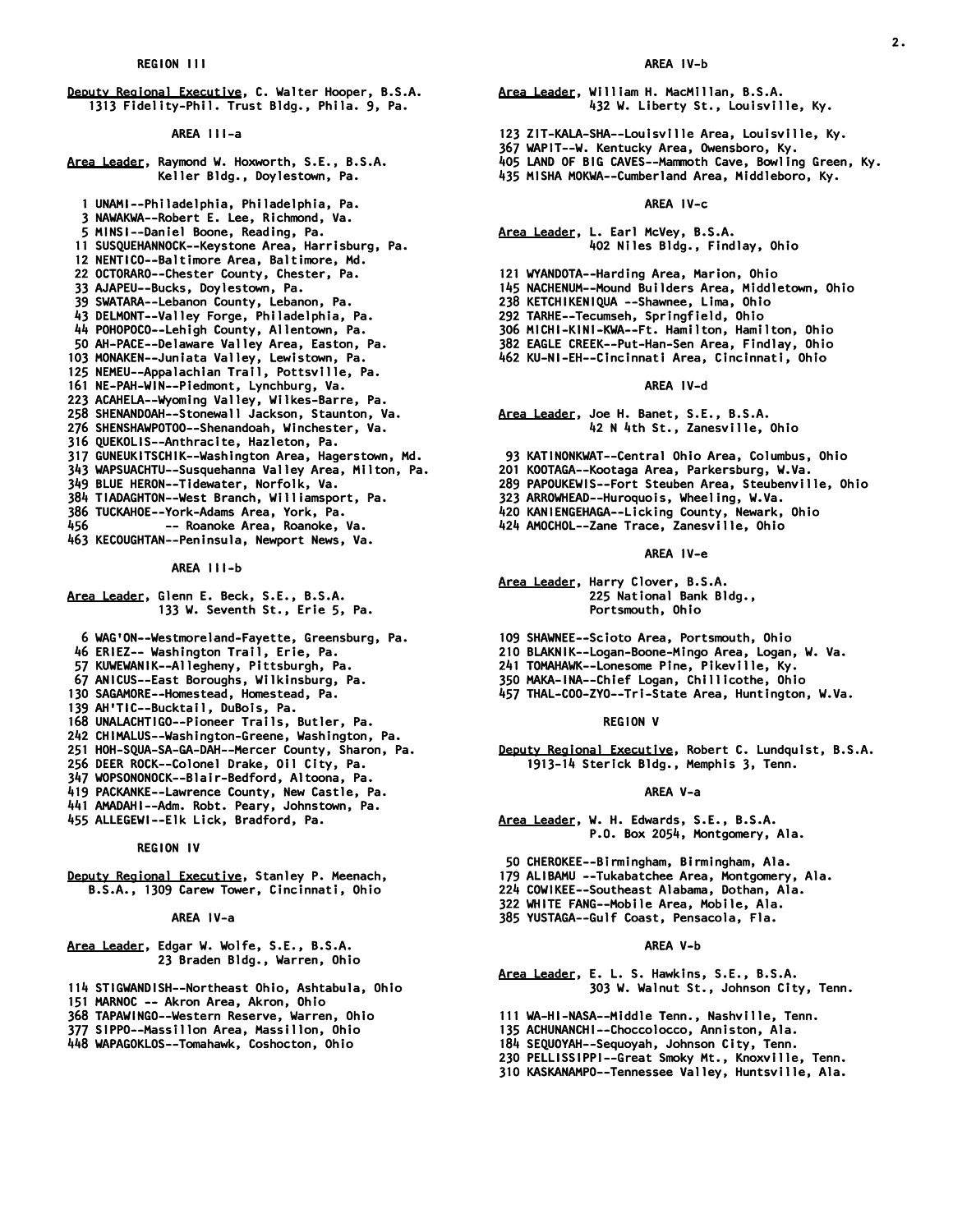- *Area Leader, C. L. Carlisle, S.E., B.S.A. Box 927, Jackson, Tenn.*
- *202 CHICKSA--Yocona, Tupelo, Miss.*
- *235 ITTAWAMBA--W. Tenn. Area, Jackson, Tenn.*
- *345 WHITE PANTHER--Delta Area, Clarksdale, Miss.*
- *406 CHICKASAH--Chickasaw, Memphis, Tenn.*
- *413 HI'LO HA CHY'A-LA--E.Arkansas Area, Jonesboro,Ark.*

### *AREA V-d*

- *Area Leader, Jones B. Huskey, S.E., B.S.A. 303 Court House, Shreveport 47, La.*
- *149 CADDO--Norwela Area, Shreveport, La.*
- *160 QUAPAW--Quapaw Area, Little Rock, Ark.*
- *254 COMMANCHE--Quachita Valley, Monroe, La.*
- *264 OSOUIGA--Attakapas, Alexandria, La.*
- *399 ABOOIKPAAGUN--DeSoto Area, El Dorado, Ark.*

#### *AREA V-e*

- *Area Leader, Henry N. Brown III, S.E., B.S.A. 723 S. State Bldg., Jackson 11, Miss.*
- *169 WATONALA --Pushmataha Area, West Point, Miss.*
- *193 CHOCTAW--Choctaw Area, Meridian, Miss.*
- *260 SEBOONEY-OKASUCCA--Andrew Jackson, Jackson, Miss.*
- *397 CHILANTAKOBA--New Orleans, New Orleans, La.*
- *404 TIAK--Pine Burr Area, Hattiesburg, Miss.*

 *REGION VI* 

*Deputy Regional Executive, M. G. Boswell, B.S.A., 940 Citizens & So. Natl. Bank Bldg., Atlanta, Ga.* 

### *AREA VI-a*

- *Area Leader, C. Lin Adams, B.S.A. P.O. Box 1079, Reidsville, N.C.*
- *70 TAK TAKI--Gen. Greene, Greensboro, N.C.*
- *104 OCCONEECHEE--Occoneechee, Raleigh, N.C.*
- *117 CROATAN--East Carolina, Wilson, N.C.*
- *118 WAHISSA--Old Hickory, Winston-Salem, N.C.*
- *134 TSALI--Daniel Boone, Asheville, N.C.*
- *163 TSLAGIA--Cherokee, Reidsville, N.C.*
- *188 ITIBAPISHE-ITO-HOLLO--Central N.C., Albemarle,N.C.*
- *208 UWHARRIE--Uwharrie, High Point, N.C.*
- *296 NAYAWIN RAR--Tuscarora, Goldsboro, N.C.*
- *331 KLAHICAN--Cape Fear Area, Wilmington, N.C.*
- *459 CATAWBA--Mecklenburg Co, Charlotte, N.C.*

#### *AREA VI-b*

## *Area Leader,*

- *116 SANTEE--Pee Dee Area, Florence, S.C.*
- *185 ATTA KULLA KULLA--Blue Ridge, Greenville, S.C.*
- *221 MUSCOGEE--Cen. South Carolina, Columbia, S.C.*
- *236 UNAL'YI --Coastal Carolina, Charleston, S.C.*
- *270 SKYUKA--Palmetto, Spartanburg, S.C.*

# *AREA VI-c*

- *Area Leader, H. Travis Thompson, S.E., B.S.A. 509-19 Industrial Bldg., Savannah, Ga.*
- *87 BOBWHITE--Georgia-Carolina, Augusta, Ga.*
- *119 TOMO-CHI-CHI--Coastal Empire, Savannah, Ga.*
- *129 EQUA-TAWA-DEE--Atlanta Area, Atlanta, Ga.*
- *204 CHATTAHOOCHEE--Georgia-Alabama, Columbus, Ga.*
- *243 MOWOGO--Northeast Georgia, Athens, Ga.*
- *318 WA-GU-LI--Northwest Georgia, Rome, Ga.*
- *324 THUNDERING SPRING--Flint River, Griffin, Ga.*
- *333 HIAWASEE--West Georgia, La Grange, Ga.*
- *353 IMMOKALEE--Chehaw, Albany, Ga.*
- *358 ECHECONNEE--Central Georgia, Macon, Ga.*

## *AREA VI-d*

*3.* 

## *Area Leader,*

- *85 KIONDASHAMA--Gulf Ridge, Tampa, Fla.*
- *200 ECHOCKOTEE--N. Florida, Jacksonville, Fla.*
- *219 CALUSA--Sunnyland, Bradenton, Fla.*
- *229 PILTHLAKO--Okefenokee Area, Waycross, Ga.*
- *237 AAL-PA-TAH-- Gulf Stream, W. Palm Beach, Fla.*
- *239 SEMIALACHEE--Suwannee River, Tallahassee, Fla.*
- *326 TIPISA--Central Florida, Orlando, Fla.*
- *340 TIMUQUAN--Pinellas, St. Petersburg, Fla.*

## *REGION VII*

*Deputy Regional Executive, Richard L. Newcomb, B.S.A., 9 W. Washington St., Chicago, Ill.* 

#### *AREA VII-a*

#### *Area Leader, Robert Rusby, B.S.A. 51 West Warren Ave., Detroit, Mich.*

- *29 CHIPPEWA--Clinton Valley, Pontiac, Mich.*
- *79 JIBSHE-WANAGAN--Grand Valley, Grand Rapids, Mich.*
- *88 MUNHACKE-- Washtenaw-Livingston, Ann Arbor, Mich.*
- *89 KEPAYSHOWINK--Valley Trails, Saginaw, Mich.*
- *152 INDIAN DRUM--Scenic Trails, Traverse City, Mich.*
- *162 MI-GI-SI-O-PAW-GAN--Detroit Area, Detroit, Mich.*
- *180 CHICKAGAMI--Blue Water, Port Huron, Mich.*
- *203 WAKAZOO--Fruit Belt, Kalamazoo, Mich.*
- *206 TEE TONK AH--Land-O-Lakes, Jackson, Mich.*
- *214 TOM TOM--Summer Trails, Bay City, Mich.*
- *218 CUWE--Tall Pine, Flint, Mich.*
- *315 MANDOKA--Battle Creek, Battle Creek, Mich.*
- *373 CARCAJOU--Southwestern Mich., St. Joseph, Mich.*
- *374 GABE-SHI-WIN-GI-JI-KENS--Chief Okemos, Lansing, Mich.*
- *401 NAKIDA NAOU--Timber Trails, Muskegon, Mich.*

### *AREA VII-b*

- *Area Leader, Raymond J. Donovan, S.E., B.S.A. 5217 Hohman Ave., Hammond, Ind.* 
	- *7 OWASIPPE--Chicago, Chicago, Ill.*
- *40 MA-KA-JA-WAN--North Shore, Highland Park, Ill.*
- *41 NATOKIOKAN--DuPage Area, Lombard, Ill.*
- *106 WIYAPUNIT--Aurora Area, Aurora, Ill.*
- *110 POKAGON--Pokagon Trails, Hammond, Ind.*
- *120 CHIEF SHABBONA--Chief Shabbona, Geneva, Ill.*
- *140 MA-KA-TAI-ME-SHE-KIA-KIAK--Blackhawk, Rockford, Ill.*
- *143 NEE-SHOOCK--Starved Rock Area, LaSalle, Ill.*
- *157 LEEKWINAI--West Suburban, La Grange, Ill.*
- *175 LAKOTA--Northwest Suburban, Park Ridge, Ill.*

 *334 SHIN-GO-BEEK--Thatcher Woods, Oak Park, Ill. 352 ZHINGWAK--Twin City, East Chicago, Ind.* 

 *AREA VII-c* 

 *63 POTAWATOMI--Corn Belt Area, Bloomington, Ill.* 

 *Commercial Merchants Bank Bldg., Peoria, Ill.* 

- *197 WAUPECAN--Rainbow, Joliet, Ill.*
- *215 NOO-TI-MIS OH-KE--Oak Plain, Waukegan, Ill.*
- *227 WETTASSA--U. S. Grant, Freeport, Ill.*
- *248 WABANINGO--Evanston, Evanston, Ill. 279 NAWAKWA--Elgin Area, Elgin Ill.*

*Area Leader, Herbert Schaefer, B.S.A.* 

 *38 INALI--Prairie, Galesburg, Ill. 55 WAUKHEON--Piankeshaw, Danville, Ill.* 

 *92 ILLINI--Arrowhead, Champaign, Ill. 191 KASHAPIWIGAMAK--Creve Coeur, Peoria, Ill.*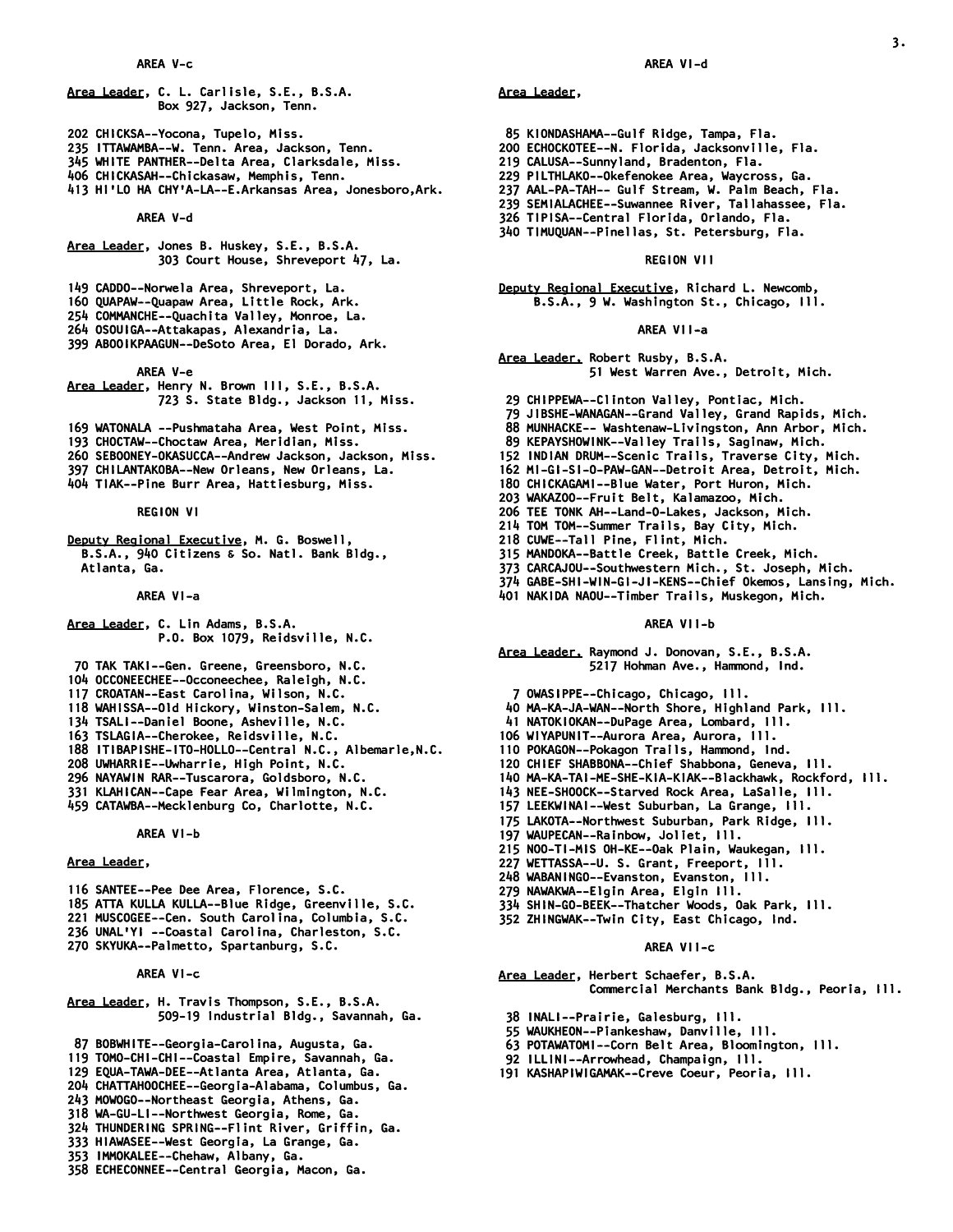### *Area Leader, Lee Ostrander, S.E., B.S.A. City Hall, Mishawaka, Ind.*

- *65 TSEYEDIN--George Rogers Clark, New Albany, Ind.*
- *75 KISHAKON--Anthony Wayne Area, Ft. Wayne, Ind.*
- *128 KICKAPOO--Wabash Valley, Terre Haute, Ind.*
- *142 PAPAKITCHIE--Pioneer Trails, Elkhart, Ind.*
- *173 OJIBWAY--Harrison Trails, Lafayette, Ind.*
- *182 LONE WOLF--St. Joseph Valley, South Bend, Ind. 189 OPOSA-ACHOMAWI--Sauk Trails, Gary, Ind.*
- *212 SO-A'KA-GA-GWA--White River, Bloomington, Ind.*
- *222 KIKTHAWENUND--Kikthawenund, Anderson, Ind.*
- *269 ME-SHE-KIN-NO-QUAH--Meshingomesia, Marion, Ind.*
- *290 WAZI-YATA--Hoosier Hills Area, Madison, Ind.*
- *314 MISHAWAKA--Mishawaka, Mishawaka, Ind.*
- *422 ACORN--So. Indiana, Evansville, Ind.*
- *425 CHIPPEWA--Three Rivers, Logansport, Ind.*
- *452 --Pottowattomie, Michigan City, Ind.*

## *AREA VII-e*

- *Area Leader, Max. L. Clark, S.E., B.S.A. 212 Commercial Bldg., Alton, Ill.*
- *81 MANNASEH--Mississippi Valley, E. St. Louis, Ill.*
- *94 BLACK HAWK--Piasa Bird, Alton, Ill.*
- *115 CASCASQUIA--Kaskaskia, Belleville, Ill.*
- *126 CAHOKIA--Cahokia Mound, Granite City, Ill.*
- *132 ILLINEK--Abraham Lincoln, Springfield, Ill.*
- *136 MOHEENGUN--Saukee, Quincy, Ill.*
- *167 WOAPINK--Ambraw Wabash Area, Olney, Ill.*
- *240 NEY-A-TI--Egyptian, Herrin, Ill.*

#### *AREA VII-f*

- *Area Leader, Elmer H. Taake, S.E., B.S.A. 307 Wood Block, Manitowoc, Wis.*
- *61 SHAGINAPPI--Badger, Fond du Lac, Wis.*
- *73 SINAWA--Waumegesako, Manitowoc, Wis.*
- *96 TOM KITA CHARA--Samoset, Wausau, Wis.*
- *146 TICHORA--Four Lakes, Madison, Wis.*
- *153 OH-DA-KO-TA--Kenosha County, Kenosha, Wis.*
- *156 AG-IM--Hiawathaland, Marquette, Mich.*
- *194 CHEQUAH--Nicolet, Green Bay, Wis.*
- *226 MANUGUZET--State Line, Beloit, Wis.*
- *231 MI KA NO--Milwaukee County, Milwaukee, Wis.*
- *233 WA-ZI-YA-TA--Valley, Appleton, Wis.*
- *244 DAY NOOMP--Twin Lakes, Oshkosh, Wis.*
- *280 WAG-O-SHAG--Potawatomi, Waukesha, Wis.*
- *302 KOSHKONONG--Indian Trails, Janesville, Wis.*
- *337 OTYOKWA--Chippewa Valley, Eau Claire, Wis.*
- *381 BRAVES OF DECORAH--Gateway Area, LaCrosse, Wis.*

 *REGION VIII* 

*Deputy Regional Executive, Lyle L. Leighton, B.S.A. 702-6 Dwight Bldg., Kansas City, Mo.* 

#### *AREA VIII-a*

*Area Leader, Robert Ditzler, B.S.A. Savings & Loan Bldg., Des Moines, Ia.* 

- *74 TIMMEU--Northeast Iowa, Dubuque, Ia.*
- *80 SILVER TOMAHAWK--Southeast Iowa, Burlington, Ia.*
- *108 WAKOSHA--Wapsipinicon Area, Waterloo, Iowa*
- *313 BISON--Buffalo Bill Area, Davenport, Iowa*
- *376 AMEQUA--Mesquakie Area, Clinton, Iowa*
- *438 WHAPETON--Prairie Gold Area, Fort Dodge, Iowa*
- *450 --Tall Corn, Des Moines, Iowa*
- *453 WINNEBAGO--South Iowa, Ottumwa, Iowa*
- *467 --Waubeek Area, Cedar Rapids, Iowa*

#### *AREA VIII-b*

*4.* 

*Area Leader, Melvin Tudor, S.E., B.S.A.* 

- *Chamber of Commerce Bldg,, Springfield, Mo.*
- *42 OSAGE--Ozark Empire Area, Springfield, Mo.*
- *51 SHAWNEE--St. Louis Area, St. Louis, Mo.*
- *91 NIH-KA-GA-HAH--Mokan Area, Joplin, Mo.*
- *216 METAB--Lake of the Ozarks, Jefferson City, Mo.*
- *426 PO-E-MO--Great Rivers Area, Columbia, Mo.*

## *AREA VIII-c*

- *Area Leader, Ray Mueller, B.S.A. 200 Courtney Bldg., Omaha, 2, Nebr.*
- *97 CHA-PA-- Southwest Iowa, Council Bluffs, Iowa 445 POHAWK --Covered Wagon, Omaha, Nebr.*

#### *AREA VIII-d*

- *Area Leader, George Gragg, B.S.A. 404 Kaufman Bldg., Wichita 2, Kans.*
- *147 TEMEGONIT--Kaw, Kansas City, Kans.*
- *321 NANI-BA-ZHU--Kanza, Hutchinson, Kansas*
- *372 MANDAN--Santa Fe Trail, Garden City, Kans.*
- *429 -- Jayhawk Area, Topeka, Kans.*
- *433 --Sekan Area, Independence, Kans.*
- *434 --Coronado, Salina, Kans.*
- *458 --Quivira, Wichita, Kans.*

### *AREA VIII-e*

*Area Leader, A. J. Schoenfeld, B.S.A. 306 Carlton Bldg., Colorado Springs, Col.* 

- *356 TATO-KA-IN-YANKA--Central Wyoming, Casper, Wyo.*
- *383 TAHOSA--Denver Area, Denver, Colo.*
- *387 PIKES PEAK--Pikes Peak, Colorado Springs, Colo.*
- *403 RED FEATHER--Wyo-Braska Area, Scottsbluff, Nebr.*
- *464 --Longs Peak, Greeley, Colo.*

## *REGION IX*

*Deputy Regional Executive, A. Max Hatfield, B.S.A. 209 Tower Petroleum Bldg., Dallas, Texas* 

#### *AREA IX-a*

- *Area Leader, Robert C. Glew, S.E., B.S.A. P.O. Box 858, Abilene, Tex.*
- *35 WICHITA--Northwest Texas, Wichita Falls, Tex.*
- *66 YAH-TAH-NEY-SI-KESS--N. New Mexico,Albuquerque,N.M.*
- *78 ANTELOPE--E. New Mexico, Roswell, N. M.*
- *141 TATANKA--Buffalo Trail, Midland, Tex.*
- *150 NAKONA--South Plains Area, Lubbock, Tex.*
- *199 WAHINTKO--Concho Valley, San Angelo, Tex.*
- *295 OTENA-- Comanche Trail, Brownwood, Tex.*
- *330 KOTSO--Chisholm Trail, Abilene, Tex.*
- *341 CHIEF LONE WOLF--Adobe Walls Area, Pampa, Texas*
- *378 GILA--Yucca, El Paso, Texas*

### *AREA IX-b*

 *327 HUACO--Heart O'Texas, Waco, Tex. 446 CUAUHTLI--Amer. Soc. of Mexico, Mexico.* 

*Area Leader, Harvey L. Price, S.E., B.S.A. 403 Amicable Life Bldg., Waco, Texas* 

 *60 AINA TOPA HUTSI--Alamo Area, San Antonio, Tex. 62 SIOUX--Sabine Area, Port Arthur, Texas 72 TEJAS--East Texas Area, Tyler, Texas 99 TONKAWA--Capitol Area, Austin, Tex. 101 MIKANAKAWA--Circle Ten, Dallas, Texas 113 WIHINIPA HINSA--Bay Area, Galveston, Texas 137 COLONEH--Sam Houston, Houston, Texas.* 

 *272 WEWANOMA--Lower Rio Grande Valley, Mercedes, Tex. 307 KARANKAWA--Gulf Coast, Corpus Christi, Tex.* 

 *36 NECHE--Trinity Neches, Beaumont, Texas*